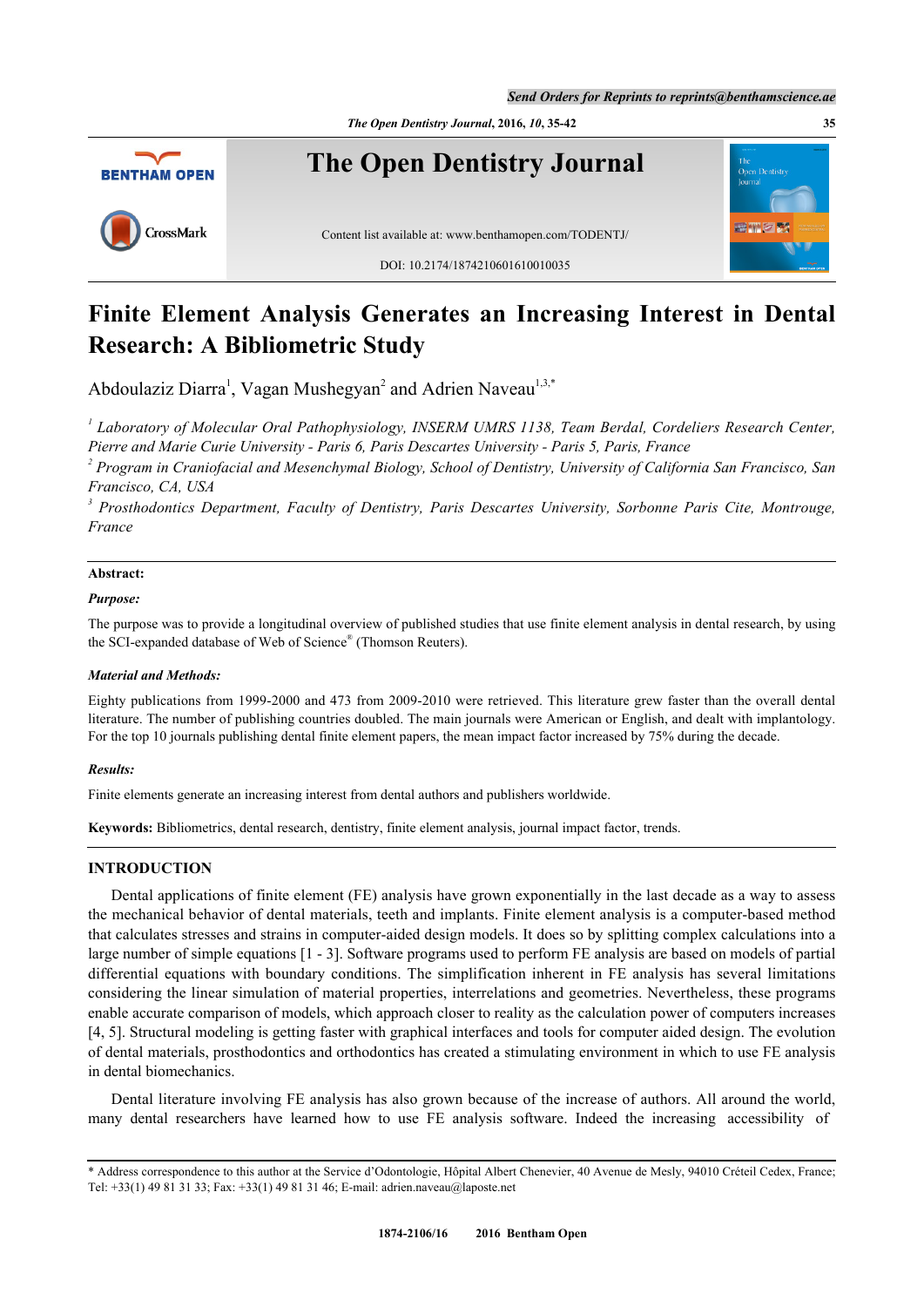informatics has led more countries to compete in the computer-based research. In addition, many other dental researchers have preferred collaborating with FE-skilled people. As a matter of fact, mastering the software can be a long and demanding process. But at the end, all these researchers are authors trying to find out the most relevant journal, and to maximize the impact on their field. Papers involving FE analysis are now very common in dental research, and young researchers may wonder if specialised journals are not overwhelmed by FE studies. Unfortunately to our knowledge, a study providing a longitudinal overview of dental FE-related (DFE) literature does not exist.

The aforementioned question prompted us to investigate whether authors and publishers in dental research are still interested by FE papers. This bibliometric study sought to quantify the evolution of the DFE literature during the last decade (from 1999 to 2010) using the SCI-expanded database of Web of Science<sup>®</sup> (WoS, Thomson Reuters).

#### **MATERIAL AND METHODS**

The data for this study was obtained in November 2011 from the SCI-expanded database of Thomson Scientific Web of Science<sup>TM</sup> (WoS). To retrieve a comprehensive set of DFE literature, all primary articles or reviews published in journals with at least "finite element" and one of the following keywords in the titles/abstracts were included: endodont\*, dentist\*, dental, periodont\*, temporomandibul\*, gingiv\*, molar, incisor, "alveolar bone", orthodont\*, dentin\*, enamel, maxillar\*, mandibul\*, oral, caries, lingual, jaw, "root canal", prosthodont\*, denture, premolar, where the asterisk replaces any subsequent string of characters.

Data sets were selected, analyzed, and ranked in decreasing order of productivity by country and journal, using Microsoft Excel. Multi-authored publications were assigned equally to each country appearing in the author address field. Finally, publications from England, Wales, Scotland, and Northern Ireland were collectively assigned to the United Kingdom.

#### **RESULTS**

#### **DFE Literature Grew Exponentially and Faster than the Overall Dental Literature (Fig. [1](#page-1-0))**

<span id="page-1-0"></span>Dental-related FE literature increased 10-fold faster than the overall scientific literature between 1991 and 2010 (from 12 to 257 papers: 21 fold, and from 689,645 to 1,436,479 papers: 2 fold, respectively). Dental-related FE literature has grown exponentially since 1991, and even faster than the dental literature (which also increased exponentially) during the last decade. The overall scientific literature and FE literature since 1991 increased linearly in time. The first DFE papers appeared in 1973, eight years after the first FE papers.



Fig. (1). Trends of publication productivity in the scientific literature involving finite element and the field of dentistry during the period 1991-2010. Dental: dental literature, FE: FE literature, DFE: dental literature involving finite elements analysis, Overall: scientific literature.

The DFE literature is not the only responsible of the global FE literature increase during the last decade, as DFE literature represents only 2.5% in 2010.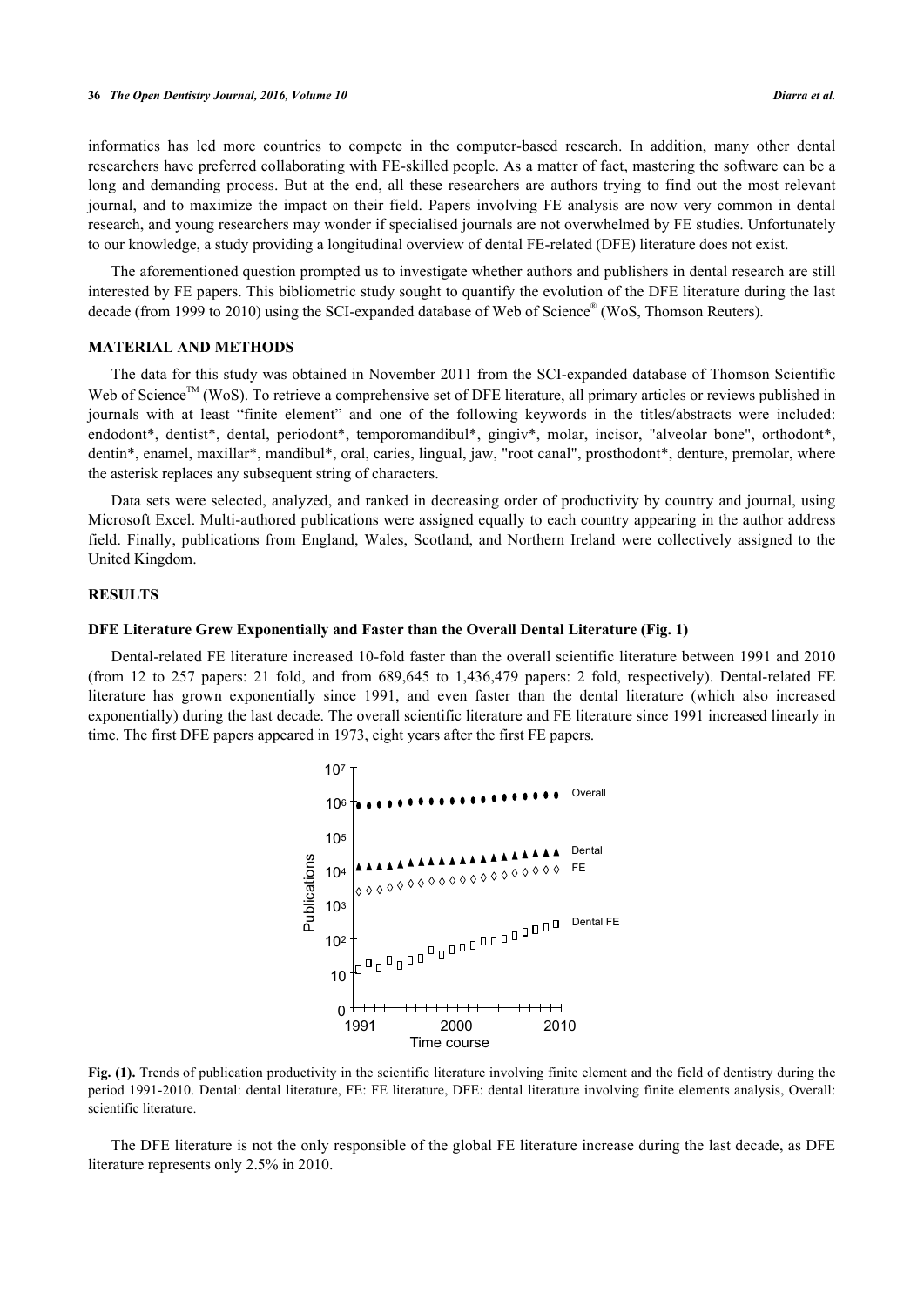#### **The Number of Publishing Countries Doubled in One Decade (Table [1](#page-2-0))**

The number of DFE publications retrieved and analyzed was 80 in 1999-2000 and 473 in 2009-2010. The percentage of DFE publications that was review articles remained stable between the two time periods (5% each). The percentage of DFE papers written in English grew from 97.5% to 99% in the WoS database over the decade (data not shown).

| 1999-2000                |                |           |                | 2009-2010                |            |          |                |                        |  |
|--------------------------|----------------|-----------|----------------|--------------------------|------------|----------|----------------|------------------------|--|
| <b>Country/Territory</b> | # Papers       | $%$ of 80 | Rank           | <b>Country/Territory</b> | # Papers   | % of 473 | Rank           | <b>IF</b><br>(average) |  |
| World                    | 80             | 100.0     |                | World                    | 473        | 100.0    |                | 1.868                  |  |
| European Union           | 31             | 38.7      |                | European Union           | 142        | 30.0     |                | 2.048                  |  |
|                          |                |           |                |                          |            |          |                |                        |  |
| <b>USA</b>               | 26             | 32.5      | $\mathbf{1}$   | <b>USA</b>               | 104        | 22.0     | 1              | 2.252                  |  |
| United kingdom           | 10             | 12.5      | $\overline{2}$ | China                    | 89<br>18.8 |          | $\overline{2}$ | 1.729                  |  |
| Turkey                   | 6              | 7.5       | 3              | <b>Brazil</b>            | 58         | 12.3     | 3              | 1.764                  |  |
| Switzerland              | 6              | 7.5       | 3              | Japan                    | 50         | 10.6     | $\overline{4}$ | 1.504                  |  |
| Netherland               | 6              | 7.5       | 3              | Germany                  | 33         | 7.0      | 5              | 2.134                  |  |
| China (Taiwan)           | 5              | 6.3       | 6              | Italy                    | 25         | 5.3      | 6              | 2.005                  |  |
| Germany                  | 5              | 6.3       | 6              | Australia                | 21         | 4.4      | $\overline{7}$ | 2.434                  |  |
| Japan                    | 5              | 6.3       | 6              | Turkey                   | 21         | 4.4      | $\overline{7}$ | 1.452                  |  |
| Canada                   | 3              | 3.8       | 9              | United Kingdom           | 20         | 4.2      | 9              | 2.385                  |  |
| Belgium                  | 3              | 3.8       | 9              | South Korea              | 3.4<br>16  |          | 10             | 1.826                  |  |
| France                   | $\overline{c}$ | 2.5       | 11             | Spain                    | 13<br>2.7  |          | 11             | 2.051                  |  |
| Italy                    | $\overline{c}$ | 2.5       | 11             | Switzerland              | 13<br>2.7  |          | 11             | 2.847                  |  |
| Iran                     | 1              | 1.3       | 13             | Belgium                  | 12         | 2.5      | 13             | 2.736                  |  |
| Poland                   | $\mathbf{1}$   | 1.3       | 13             | France                   | 12         | 2.5      | 13             | 1.689                  |  |
| Thailand                 | 1              | 1.3       | 13             | Canada                   | 10         | 2.1      | 15             | 1.339                  |  |
| Denmark                  | 1              | 1.3       | 13             | India                    | 10         | 2.1      | 15             | 1.228                  |  |
| Czech Rep                | 1              | 1.3       | 13             | Netherland               | 9          | 1.9      | 17             | 1.789                  |  |
| Australia                | 1              | 1.3       | 13             | 8<br>Iran                |            | 1.7      | 18             | 1.483                  |  |
| New Zealand              | 1              | 1.3       | 13             | 6<br>Greece              |            | 1.3      | 19             | 1.746                  |  |
| Sweden                   | 1              | 1.3       | 13             | New Zealand              | 6          | 1.3      | 19             | 1.859                  |  |
| <b>Brazil</b>            | 1              | 1.3       | 13             | 6<br>1.3<br>Singapore    |            | 19       | 1.651          |                        |  |
| Hungary                  | $\mathbf{1}$   | 1.3       | 13             | Egypt                    | 5          | 1.1      | 22             | 1.556                  |  |
| South Korea              | $\mathbf{1}$   | 1.3       | 13             | Saudi Arabia             | 5          | 1.1      | 22             | 1.607                  |  |
| Greece                   | $\mathbf{1}$   | 1.3       | 13             | 5<br>Serbia<br>1.1<br>22 |            |          | 1.020          |                        |  |

<span id="page-2-0"></span>**Table 1. Distribution of DFE papers among countries during the periods 1999-2000 and 2009-2010.**

(IF: impact factor). Countries publishing DFE research in 1999-2000 and 2009-2010 are displayed in decreasing order according to the number of publications for each time period. The country average of 2010 Impact Factors is mentioned for the 2009-2010 period.

The number of countries publishing DFE literature doubled in one decade, from 24 to 54. The USA published the most at both time points, but its share declined by 10.5% between 1999-2000 and 2009-2010. Over the same period, the European Union (EU)'s share declined a little bit less (by 8.7%.)

A country could belong to the top 10 with only three publications in 1999-2000, whereas 16 publications were needed in 2009-2010. Four countries reached the top 10 for the first time in 2009-2010, and each produced more than 15 publications: Italy ( $12<sup>th</sup>$  in 1999-2000), Brazil ( $21<sup>st</sup>$ ), Australia ( $18<sup>th</sup>$ ) and South Korea ( $23<sup>rd</sup>$ ). They replaced Switzerland, Netherland, Canada and Belgium, which still remained in the new top 20 with more than eight papers each.

In terms of impact factor (IF), the world average (calculated as the average of each country's average) was similar to the average IF of the top 10 countries in 2009-2010 (1.87 $\pm$ 1.19 and 1.9 $\pm$ 0.3 respectively). Among the top 10, Australia had the highest average IF (2.43) and Turkey the lowest one (1.45), and both published 21 papers.

Of the 27 EU countries, 22 published at least one DFE paper in 2009-2010. The five countries that did not publish were Bulgaria, Estonia, Latvia, Luxembourg, and Slovakia.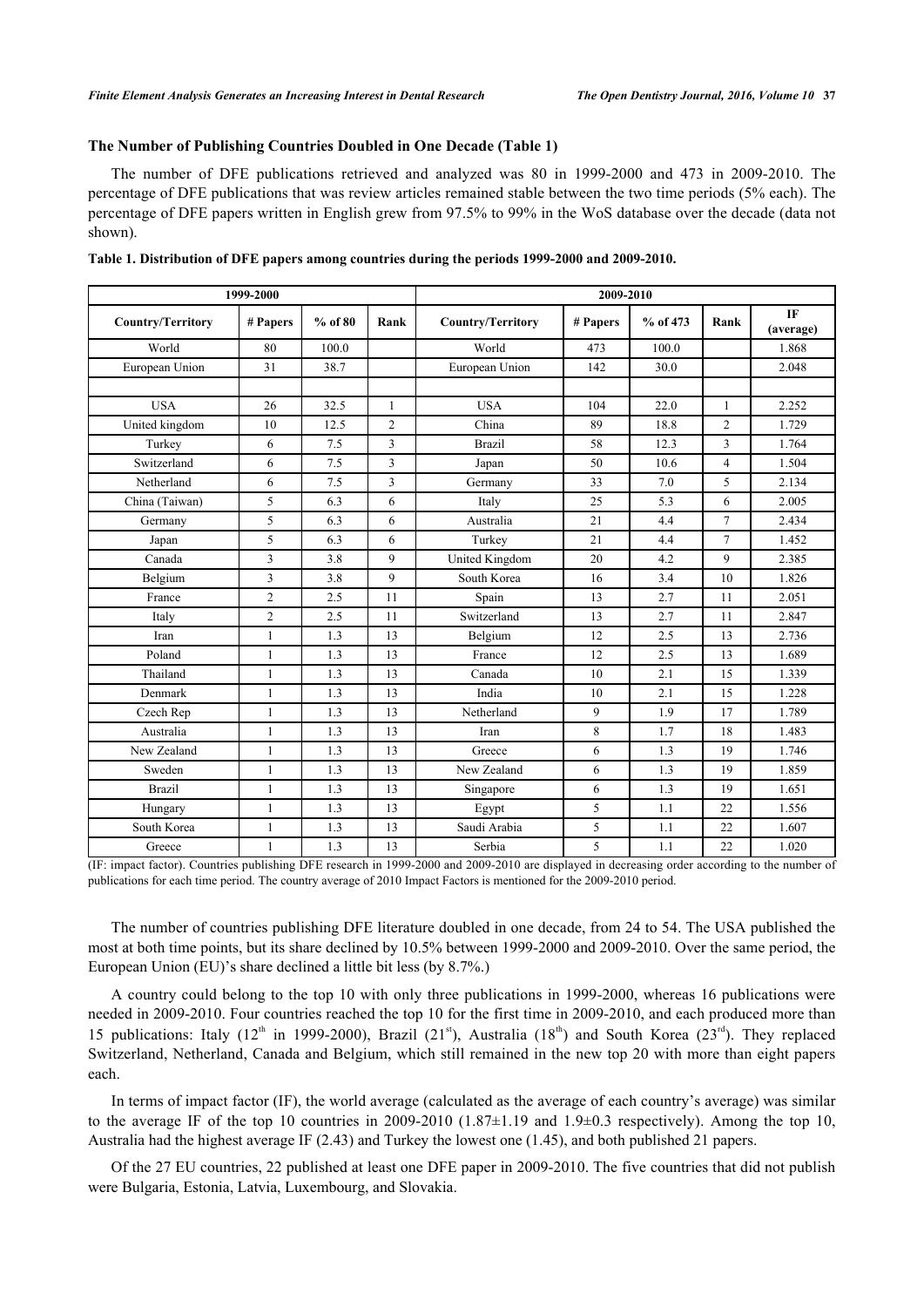## **The Most Publishing Country Shared 45% of its Authorship with Other Countries (Table [2](#page-3-0))**

When analyzing the country-to-country collaboration of the top 6 publishing-DFE countries, it appears that USA was the most collaborative country with 45% of its publications, while Brazil only shared 19% of them. China had a mean of 3.22 papers per country collaboration, while Italy shared a total of 7 collaborative papers with 10 countries at the same time. USA was the top 6's favorite collaborative country (27 publications), with exception for the Japanese who preferred China.

<span id="page-3-0"></span>

| Table 2. Publishing profiles of the top-six most prolific countries (and European Union) involved in DFE research for the |  |  |
|---------------------------------------------------------------------------------------------------------------------------|--|--|
| 2009-2010 period.                                                                                                         |  |  |

| Countries/<br><b>Territories</b> | # Papers | # International<br>Collaborative<br><b>Papers</b> | # Collaborative<br><b>Countries</b> | <b>Main Collaborative</b><br><b>Countries</b> | # Papers/<br>Country                   | <b>Main Targeted Journals</b>                                                                                                                                                                                                  | # Papers/<br><b>Journal</b>                     |
|----------------------------------|----------|---------------------------------------------------|-------------------------------------|-----------------------------------------------|----------------------------------------|--------------------------------------------------------------------------------------------------------------------------------------------------------------------------------------------------------------------------------|-------------------------------------------------|
| EU                               | 142      | 49                                                | 21                                  | <b>USA</b><br>Switzerland<br>Japan            | 13<br>9<br>6                           | Clinical Oral Implants Research<br>International Journal of Oral & Maxillofacial<br>Implants<br><b>Dental Materials</b><br>Journal of Biomechanics                                                                             | 20<br>10<br>6<br>6                              |
| <b>USA</b>                       | 104      | 47                                                | 22                                  | China<br><b>Brazil</b><br>Germany             | 13<br>$\overline{7}$<br>$\overline{4}$ | Journal of Craniofacial Surgery<br>International Journal of Oral & Maxillofacial<br>Implants<br><b>Dental Materials</b><br>Journal of Prosthodontics                                                                           | 9<br>7<br>5<br>5                                |
| China                            | 89       | 29                                                | 9                                   | <b>USA</b><br>Australia<br>Japan              | 13<br>6<br>5                           | International Journal of Oral & Maxillofacial<br>Implants<br>Journal of Biomechanics<br><b>Dental Materials</b><br>Journal of Endodontics                                                                                      | 6<br>6<br>5<br>5                                |
| Brazil                           | 58       | 11                                                | $\overline{7}$                      | <b>USA</b><br>Belgium                         | $\tau$<br>$\overline{2}$               | Journal of Craniofacial Surgery<br>International Journal of Oral & Maxillofacial<br>Implants<br>Dental Materials<br>Journal of Prosthodontics                                                                                  | 9<br>7<br>5<br>5                                |
| Japan                            | 41       | 12                                                | 8                                   | China<br>Netherlands                          | 5<br>$\overline{2}$                    | Dental Materials Journal<br>International Journal of Oral & Maxillofacial<br>Surgery<br>International Journal of Oral & Maxillofacial<br>Implants<br>International Journal of Prosthodontics<br>Journal of Oral Rehabilitation | 8<br>4<br>3<br>3<br>3                           |
| Germany                          | 33       | 14                                                | 10                                  | <b>USA</b><br>Switzerland<br>Turkey           | 4<br>4<br>3                            | International Journal of Oral & Maxillofacial<br>Implants<br>Acta Biomaterialia<br>Journal of orofacial orthopedics<br>International Journal of Prosthodontics                                                                 | 6<br>4<br>$\boldsymbol{2}$<br>$\overline{c}$    |
| Italy                            | 25       | $\overline{7}$                                    | 10                                  | <b>USA</b>                                    | 3                                      | Clinical Oral Implants Research<br>American Journal of Dentistry<br>Angle Orthodontist<br>Journal of Biomedical Materials Research<br>Part B<br>Journal of Endodontics                                                         | 5<br>$\overline{c}$<br>$\overline{2}$<br>2<br>1 |

### **The Mean Impact Factor for DFE Journals Increased by 75% the Last Decade (Table [3\)](#page-4-0)**

The mean IF increased by 75% between 1999-2000 and 2009-2010 for the top 10 journals publishing DFE papers (1.19 and 2.08 respectively), and by 165% when considering only the top 3 journals (0.89 and 2.35). The journal IFs were comprised between 0.565 and 1.9 in 1999-2000, and between 0.772 and 3.291 in 2009-2010.

The 3 most publishing journals represented around 45% of the top 10 production at both time-points (21/45 in 1999-2000 and 73/162 in 2009-2010). The number of papers from the 10 most publishing journals increased by 3.6 fold during the decade.

Half of 1999-2000 journals remained in the top 10 in 2009-2010, when considering the "Journal of Biomedical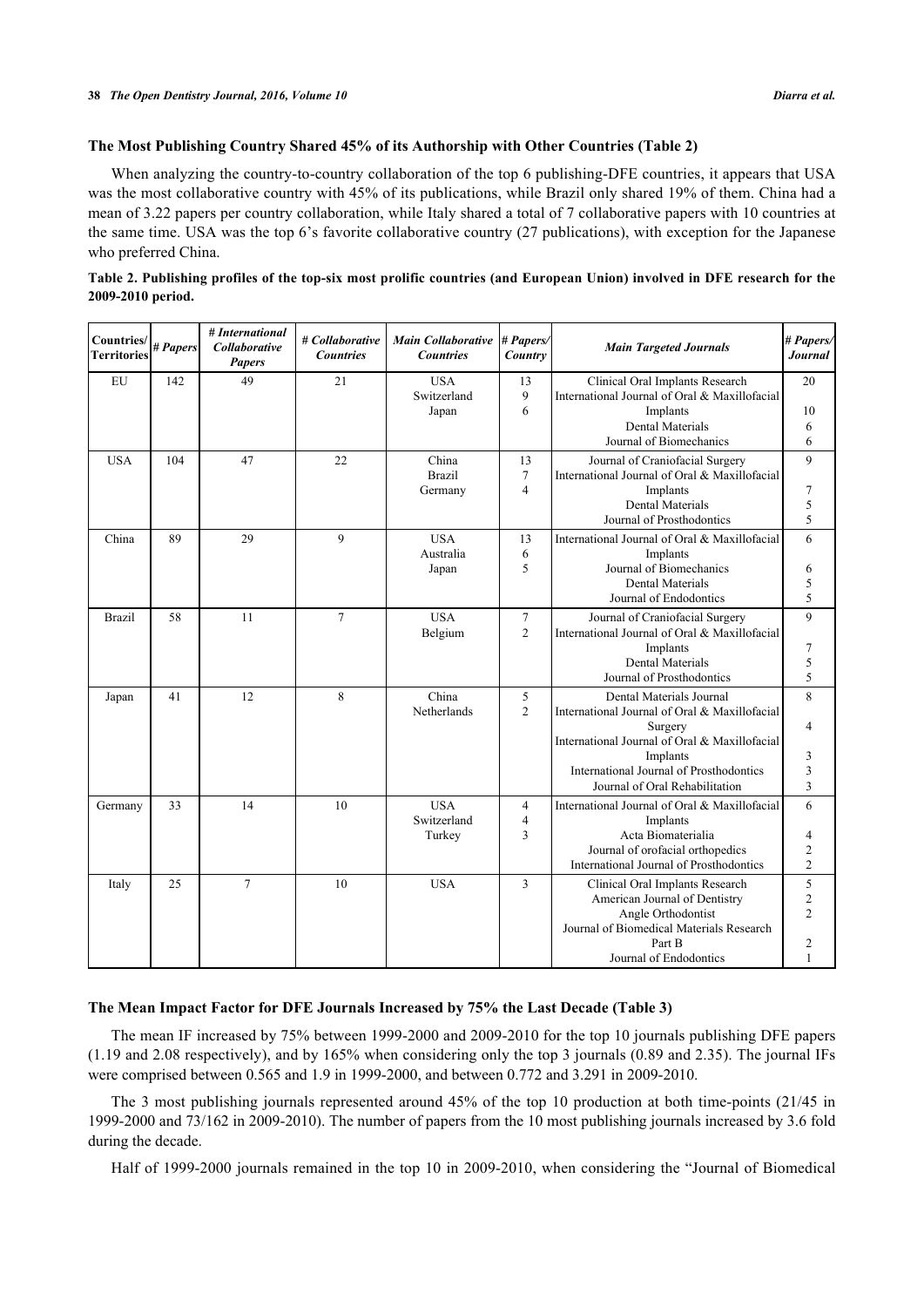Materials Research Part A" as a part of the former "Journal of Biomedical Materials Research" since 2003. Six out of the top 10 journals were published in the USA in both periods. The number of journals involved in the DFE literature increased 3.6 fold during the decade (from 40 journals in 1999-2000 to 144 in 2009-2010; data not shown).

# <span id="page-4-0"></span>**Table 3. Top-ten most prolific journals with DFE research papers and their impact factors (IFs) for 1999-2000 and 2009-2010 peri-ods (IF: impact factor).**

|                                                                    |                    | 2009-2010    |                                                                          |                                                                       |                    |              |                                                                           |
|--------------------------------------------------------------------|--------------------|--------------|--------------------------------------------------------------------------|-----------------------------------------------------------------------|--------------------|--------------|---------------------------------------------------------------------------|
| <b>Title</b>                                                       | #<br><b>Papers</b> | IF<br>(2000) | <b>Web of Science Category</b>                                           | <b>Title</b>                                                          | #<br><b>Papers</b> | IF<br>(2010) | <b>Web of Science</b><br>Category                                         |
| Journal of Oral Rehabilitation                                     | 9                  | 0.565        | Dentistry, Oral Surgery &<br>Medicine                                    | International Journal of<br>Oral & Maxillofacial<br>Implants          | 35                 | 1.681        | Dentistry, Oral Surgery<br>& Medicine                                     |
| International Journal of Oral &<br>Maxillofacial Implants          | 6                  | 1.316        | Dentistry, Oral Surgery &<br>Medicine                                    | <b>Dental Materials</b>                                               | 20                 | 2.920        | Dentistry, Oral Surgery<br>& Medicine; Materials<br>Science, Biomaterials |
| Journal of Prosthetic Dentistry                                    | 6                  | 0.787        | Dentistry, Oral Surgery &<br>Medicine                                    | Journal of<br><b>Biomechanics</b>                                     | 18                 | 2.463        | Biophysics; Engineering,<br><b>Biomedical</b>                             |
| American Journal of<br>Orthodontics and Dentofacial<br>Orthopedics | 3                  | 0.757        | Dentistry, Oral Surgery &<br>Medicine                                    | American Journal of<br>Orthodontics and<br>Dentofacial<br>Orthopedics | 17                 | 1.354        | Dentistry, Oral Surgery<br>& Medicine                                     |
| American Journal of Physical<br>Anthropology                       | 3                  | 1.827        | Anthropology; Evolutionary<br>Biology                                    | Clinical Oral Implants<br>Research                                    | 13                 | 2.812        | Dentistry, Oral Surgery<br>& Medicine;<br>Engineering, Biomedical         |
| <b>Biomaterials</b>                                                | 3                  | 1.796        | Engineering, Biomedical;<br>Materials Science,<br><b>Biomaterials</b>    | Journal of Craniofacial<br>Surgery                                    | 13                 | 0.772        | Surgery                                                                   |
| Clinical Oral Implants Research                                    | 3                  | 1.680        | Dentistry, Oral Surgery &<br>Medicine; Engineering,<br><b>Biomedical</b> | Journal of Endodontics                                                | 13                 | 3.291        | Dentistry, Oral Surgery<br>& Medicine                                     |
| International Journal of<br>Prosthodontics                         | 3                  | 1.182        | Dentistry, Oral Surgery &<br>Medicine                                    | <b>Dental Materials</b><br>Journal                                    | 11                 | 1.112        | Dentistry, Oral Surgery<br>& Medicine; Materials<br>Science, Biomaterials |
| Journal of Biomedical Materials<br>Research                        | 3                  | 1.900        | Engineering, Biomedical;<br>Materials Science,<br><b>Biomaterials</b>    | Journal of Biomedical<br>Materials Research<br>Part A                 | 11                 | 3.044        | Engineering,<br>Biomedical; Materials<br>Science, Biomaterials            |
| Journal of Cranio-Maxillofacial<br>Surgery                         | 3                  | 0.636        | Dentistry, Oral Surgery &<br>Medicine; Surgery                           | Journal of Prosthetic<br>Dentistry                                    | 11                 | 1.309        | Dentistry, Oral Surgery<br>& Medicine                                     |
| Journal of Materials Science-<br>Materials in Medicine             | 3                  | 0.621        | Engineering, Biomedical;<br>Materials Science,<br><b>Biomaterials</b>    |                                                                       |                    |              |                                                                           |

Five of the journals that published the largest number of DFE papers in 1999-2000 were referenced in the WoS database as specialized in "Dentistry, Oral Surgery & Medicine" in comparison to four in 2009-2010; in addition, two belonged to another category (*versus* three in 2009-2010). It is noteworthy that the two journals on medical materials have been replaced by two on dental materials.

The most represented articles were "Dentistry, Oral Surgery & Medicine" (59% in 1999-2000, 56% in 2009-2010), "Engineering, Biomedical" (27% and 21% respectively) and "Materials Science" (14% and 17% respectively) [\[data not](#page--1-0) [shown\]](#page--1-0). A minority of papers was referenced in 2 categories at the same time.

# **DISCUSSION**

The results of this bibliometric study showed that FE literature in dental research generates increasing interest from scientific authors and publishers around the world. The evidence is that the volume of DFE publications increased exceptionally fast (Fig.**1**), the number of countries involved in authorship doubled the last decade (Table**1**), collaborations are frequent (Table **[2](#page-3-0)**), and the mean impact factor of the top 10-publishing journals rose by 75% (Table **[3](#page-4-0)**).

Finite element analysis in dental research is a promising field. Our first finding, that DFE literature has grown exceptionally fast, is supported by the comparison with the literature from related scientific domains. The number of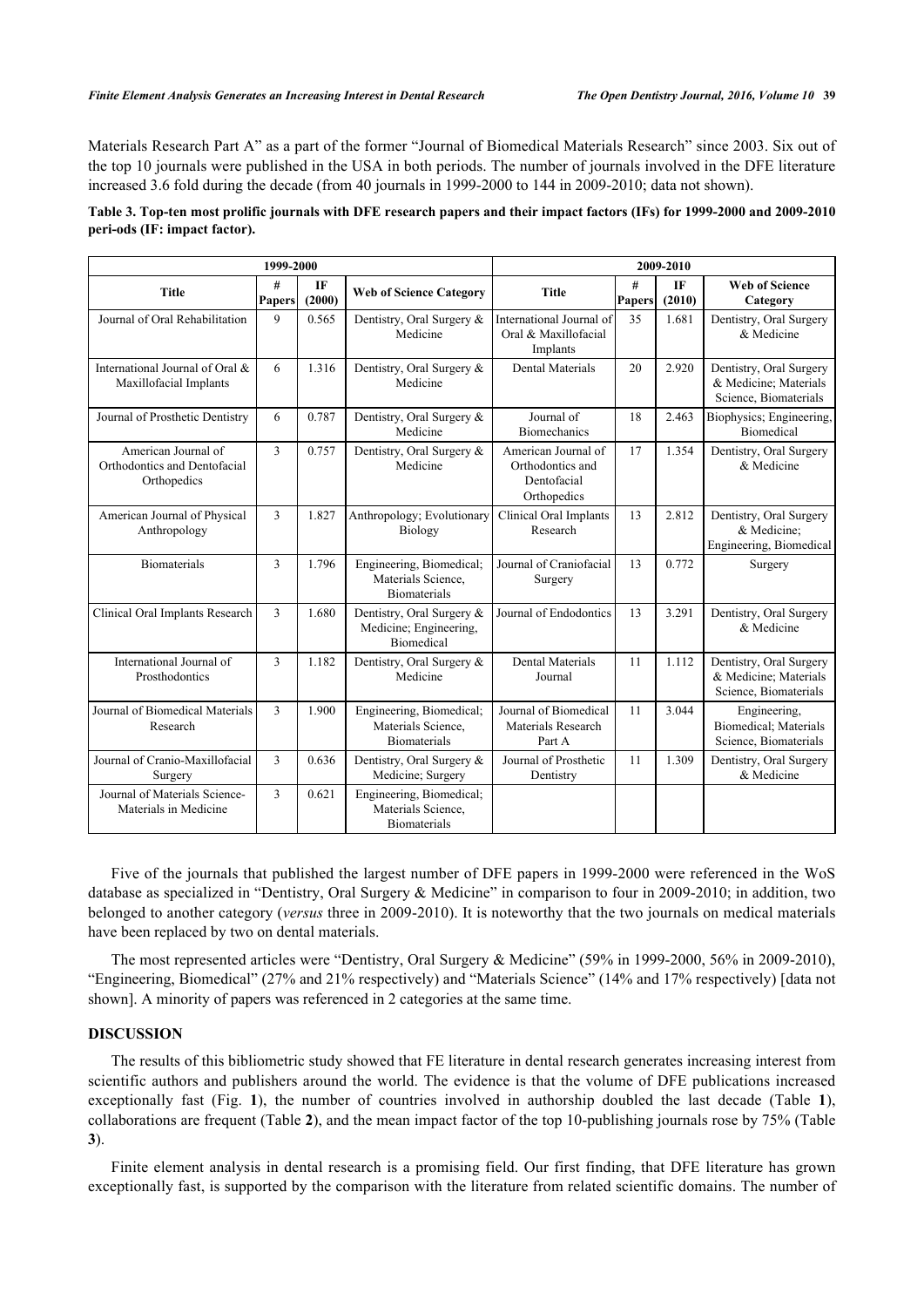publications on DFE increased from 3 in 1990 to 257 in 2010, whereas all scientific publication went through a twofold increase (Fig. **[1](#page-1-0)**). An explanation may be that DFE literature combines both the rising interests in dentistry and in FE analysis. Furthermore, the continuous development of FE

Software and its availability on personal computers has supported the increase of the DFE authors. The second finding, that the number of countries involved in DFE authorship grew substantially from 24 to 54 in one decade (Table **[1](#page-2-0)**), also supports the idea of an increasing community. Nearly half of these countries in 2009-2010 published at least five papers, showing that the country contribution is not accidental or isolated. Furthermore, the fact that the USA, the country that published the most DFE papers, collaborated on 45% of its publications in 2009-2010 confirms that the DFE field is expanding across national frontiers (Table **[2](#page-3-0)**). A hypothesis for this high level of collaboration may be that clinical researchers can ask for help from researchers skilled in DFE who do not necessarily live nearby. Finally, we showed that the impact factor of journals publishing DFE studies has increased the last decade, evidence that DFE studies were likely cited by peers, and consequently of interest for editors and publishers.

United States leadership in DFE productivity may be soon challenged. We observed that USA was the most publishing country of DFE papers, as in all fields of research [[6](#page-6-4)]. However, several lines of evidence support the hypothesis that this leadership may come to an end. First, our finding that USA share of publications was decreasing is consistent

With the global trend described in science and technology [\[7](#page-6-5)]. Second, the emergence of South Korea in the top 10 (from 23<sup>th</sup> in 1999-2000 to 10<sup>th</sup> in 2009-2010) and the increased leadership of China (including Taiwan, from 6<sup>th</sup> to 2<sup>nd</sup>) were also noted in different fields of research [[8](#page-6-6) - [11\]](#page-7-0). Indeed these countries are driven by a strong economic growth and invest massively in research competition. Third, we also found that EU share of total publications was greater than the USA's at both time periods. However this observation was also made by Albarran (2010) [[12](#page-7-1)], who interestingly added that USA publications were still more cited than EU's.

Africa remained under represented in 2009-2010, consistently with other bibliometric studies [[8,](#page-6-6) [10](#page-7-2), [13\]](#page-7-3). The only African countries to be reported were Egypt (ranking 22, 5 papers), Algeria and South Africa (ranking 31 ex aequo with 2 papers; Table **[1](#page-2-0)**).

"Dentistry" and "material science" journals support the interest for DFE literature. Our results suggest that journals publishing DFE literature were related with implant biomechanics (such as dental materials, prosthodontics and orthodontics) (Table **[3](#page-4-0)**). The International Journal of Oral & Maxillofacial Implants was the most publishing journal of DFE studies in 2009-2010, with 35 papers (Table **[3](#page-4-0)**) which represented 8% of its publications. This journal was already ranking second in 1999-2000 with 6 papers. Its most cited DFE papers were in 2001 a review article with 7 citations [\[14](#page-7-4)] and in 2011 an original research article with 16 citations [[15\]](#page-7-5). In 10 years, its IF increased by an average of 2.5% per year, which is similar to the average rate of 2.6% per year described for all journals listed in the Thomson Scientific Journal Citation Reports (Science and Social Science editions for the years 1994-2005) [[16](#page-7-6)]. This natural IF increase has been shown to be mainly due to the increase of references listings in all papers over the years [[16\]](#page-7-6). An explanation to this stabilized situation may be that articles about dentistry were hardly exportable to journals outside the disciplinary field, limiting the expansion of dental journals through scientific impact metrics[[17](#page-7-7)]. As these indexes tend to determine the quality not only of papers and journals, but researchers as well [[18\]](#page-7-8), authors tried to publish outside the strictly dentistry field. This trend led to an IF increase of DFE literature and the diversification of WoS categories (Biophysics; surgery; engineering, biomedical, Table **[3](#page-4-0)**). Interestingly, most of the journals in the 1999-2000 ranking were either considered as "Dentistry" or "Material science". However, a new and promising WoS category of journal emerged in the top 10 ranking of 1999-2000, combining both "Dentistry" and "Materials science" ("Dental Materials" created in 1984 and "Dental Materials Journal" in 1981). These highly specialized journals may contain the new audience of DFE papers.

Dental-related FE papers are not "classic" citations yet. The DFE papers represented 0.22% of the dental literature in 1999-2000, and only 0.72% ten years later. Interestingly, the percentage of papers mentioning "finite element" in their title remain 36%. This could mean that the same proportion of studies were pure FE studies, as opposed to those performing FE analysis among other methods to achieve their demonstration. In studies analysing the top 55 citedpapers in periodontology [[19\]](#page-7-9) (2007) and top 100 in endodontics [\[20](#page-7-10)] (2011), DFE papers were not yet part of the "classic articles". However in these previously studied journals, some DFE papers can reach more than 30 citations in periodontology [\[21](#page-7-11) - [23\]](#page-7-12) and more than 60 in endodontics [[24](#page-7-13) - [26](#page-7-14)]. In a selected panel of orthodontic journals, only one paper [[27](#page-7-15)] (published in 1987) was part of the 2013 top 100 [\[28\]](#page-7-16). Even in the implantology and prosthodontics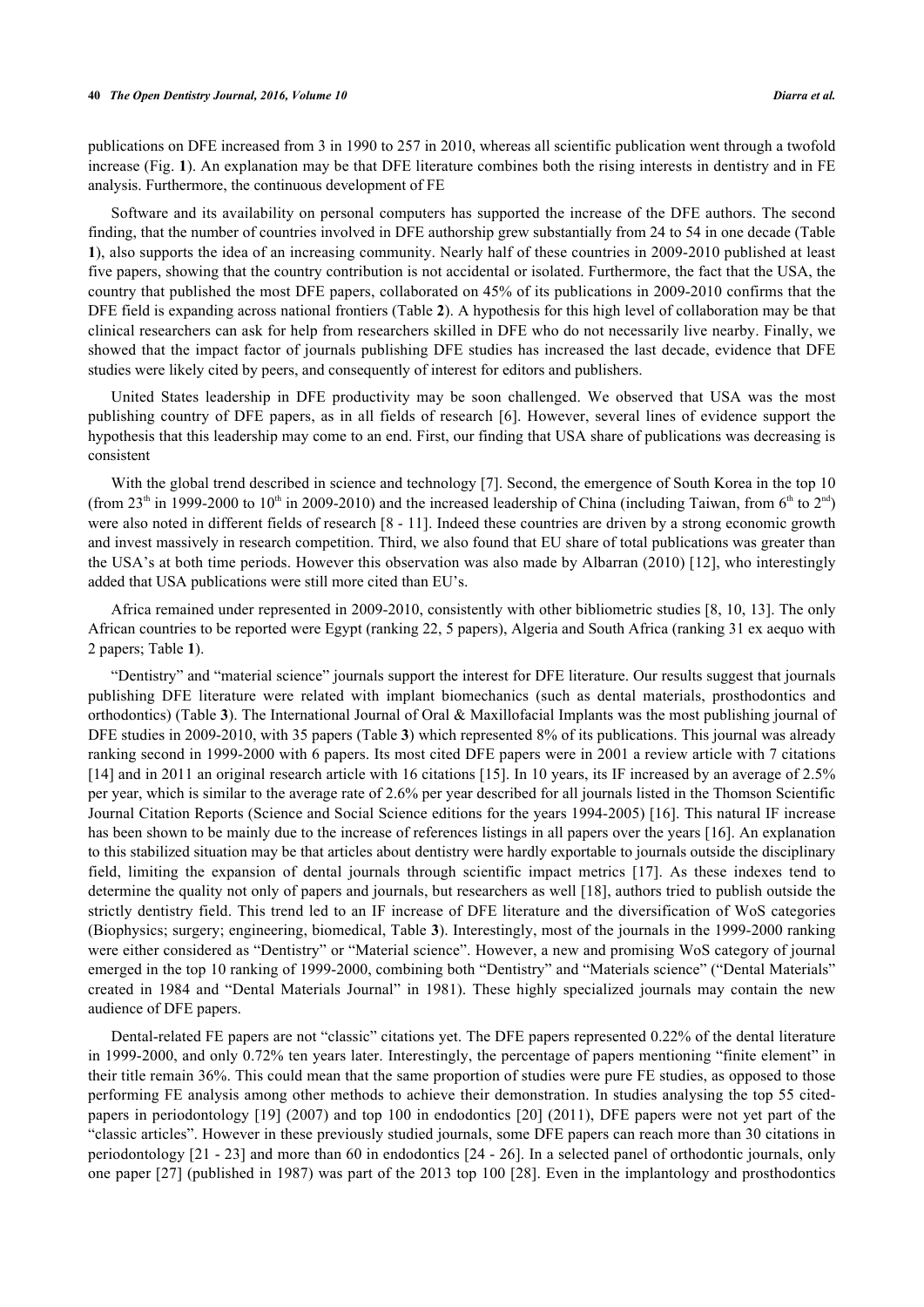fields, DFE papers still represent less than 4% of the top 100 (data not shown).

The period covered by this bibliometric study is a limitation. First, the Science Citation Index (SCI) Expanded<sup>®</sup> has coverage only since 1991 for 70% of the articles of full-length, English-language, author, abstracts, (http://images.webofknowledge.com/WOK45/help/WOS/h\_database.html). The 1991 improvement of the coverage was associated with a sudden 2.7 fold increase for dental literature in the WoS database between 1990 and 1991 (data not shown). However, the SCI-Expanded provides complete bibliographical information over 8,500 major international journals across 150 disciplines, dating back to 1900. Second, some journals are referenced later than others, and IF are released six months after the year of publication. As a consequence, we could not analyse accurately publications retrieved from the last couple of years. Third, in order to have bigger numbers of publication, we studied publications retrieved from periods of a couple years. As these represented a lot of manual analyses, we did not compare more than two periods. Anyway, we do believe that our assumptions were reasonable as trends in DFE publications evolved exponentially with predictability (Fig. **[1](#page-1-0)**).

## **CONCLUSION**

In conclusion, the results of this bibliometric study showed that FE literature in dental research generates an increasing interest from authors and publishers around the world. The evidences are that the volume of DFE publications increased exceptionally fast, the number of countries involved in authorship doubled the last decade, collaborations are frequent, and the number of publishing journals increased while the mean impact factor of the top 10 publishing journals arose by 75%. It is hoped that the present study showing the richness, importance, and diversity of DFE research provides a useful description of the scientific literature and will encourage researchers to further advance this field.

# **CONFLICT OF INTEREST**

The authors confirm that this article content has no conflict of interest.

# **ACKNOWLEDGEMENTS**

The authors wish to thank Charles-Daniel Arreto and Claude Robert (Paris Descartes University, France) for having performed the bibliometric processing, N. Dorin Ruse (University of British Columbia, Canada) for the finite element discussions, and the three of them for being so helpful and collaborative on this project.

# **REFERENCES**

- <span id="page-6-0"></span>[1] Courant R. Variational methods for the solution of problems of equilibrium and vibrations. Bull Am Math Soc 1943; 49: 1-24. [\[http://dx.doi.org/10.1090/S0002-9904-1943-07818-4\]](http://dx.doi.org/10.1090/S0002-9904-1943-07818-4)
- [2] Clough RW. The finite element method in plane stress analysis. PA: Pittsburg 1960.
- <span id="page-6-1"></span>[3] Babuška I, Aziz AK. Survey lectures on the mathematical foundations of the finite element method. In: Aziz AK, Ed. The mathematical foundations of the finite element method with applications to partial differential equations. New York: Academic Press 1972; pp. 3-359.
- <span id="page-6-2"></span>[4] Wakabayashi N, Ona M, Suzuki T, Igarashi Y. Nonlinear finite element analyses: advances and challenges in dental applications. J Dent 2008; 36(7): 463-71. [\[http://dx.doi.org/10.1016/j.jdent.2008.03.010](http://dx.doi.org/10.1016/j.jdent.2008.03.010)] [PMID: [18455859\]](http://www.ncbi.nlm.nih.gov/pubmed/18455859)
- <span id="page-6-3"></span>[5] Kelly JR, Benetti P, Rungruanganunt P, Bona AD. The slippery slope: critical perspectives on *in vitro* research methodologies. Dent Mater 2012; 28(1): 41-51. [\[http://dx.doi.org/10.1016/j.dental.2011.09.001\]](http://dx.doi.org/10.1016/j.dental.2011.09.001) [PMID: [22192250](http://www.ncbi.nlm.nih.gov/pubmed/22192250)]
- <span id="page-6-4"></span>[6] Glanzel W, Schubert A, Braun T. A relational charting approach to the world of basic research in twelve science fields at the end of the second millennium. Scientometrics 2002; 55: 335-48. [\[http://dx.doi.org/10.1023/A:1020406627944\]](http://dx.doi.org/10.1023/A:1020406627944)
- <span id="page-6-5"></span>[7] Shelton RD, Foland P. The race for world leadership of science and technology: Status and forecasts. In: Larson B, Leta J, Eds. Proceedings at the 12th International Conference on Scientometrics and Informetrics. Rio de Janeiro 2009; pp. 369-80.
- <span id="page-6-6"></span>[8] Robert C, Wilson CS, Gaudy JF, Arreto CD. The evolution of the sleep science literature over 30 years: A bibliometric analysis. Scientometrics 2007; 73: 231-56. [\[http://dx.doi.org/10.1007/s11192-007-1780-2\]](http://dx.doi.org/10.1007/s11192-007-1780-2)
- [9] Vergidis PI, Karavasiou AI, Paraschakis K, Bliziotis IA, Falagas ME. Bibliometric analysis of global trends for research productivity in microbiology. Eur J Clin Microbiol Infect Dis 2005; 24(5): 342-6. [\[http://dx.doi.org/10.1007/s10096-005-1306-x\]](http://dx.doi.org/10.1007/s10096-005-1306-x) [PMID: [15834594](http://www.ncbi.nlm.nih.gov/pubmed/15834594)]